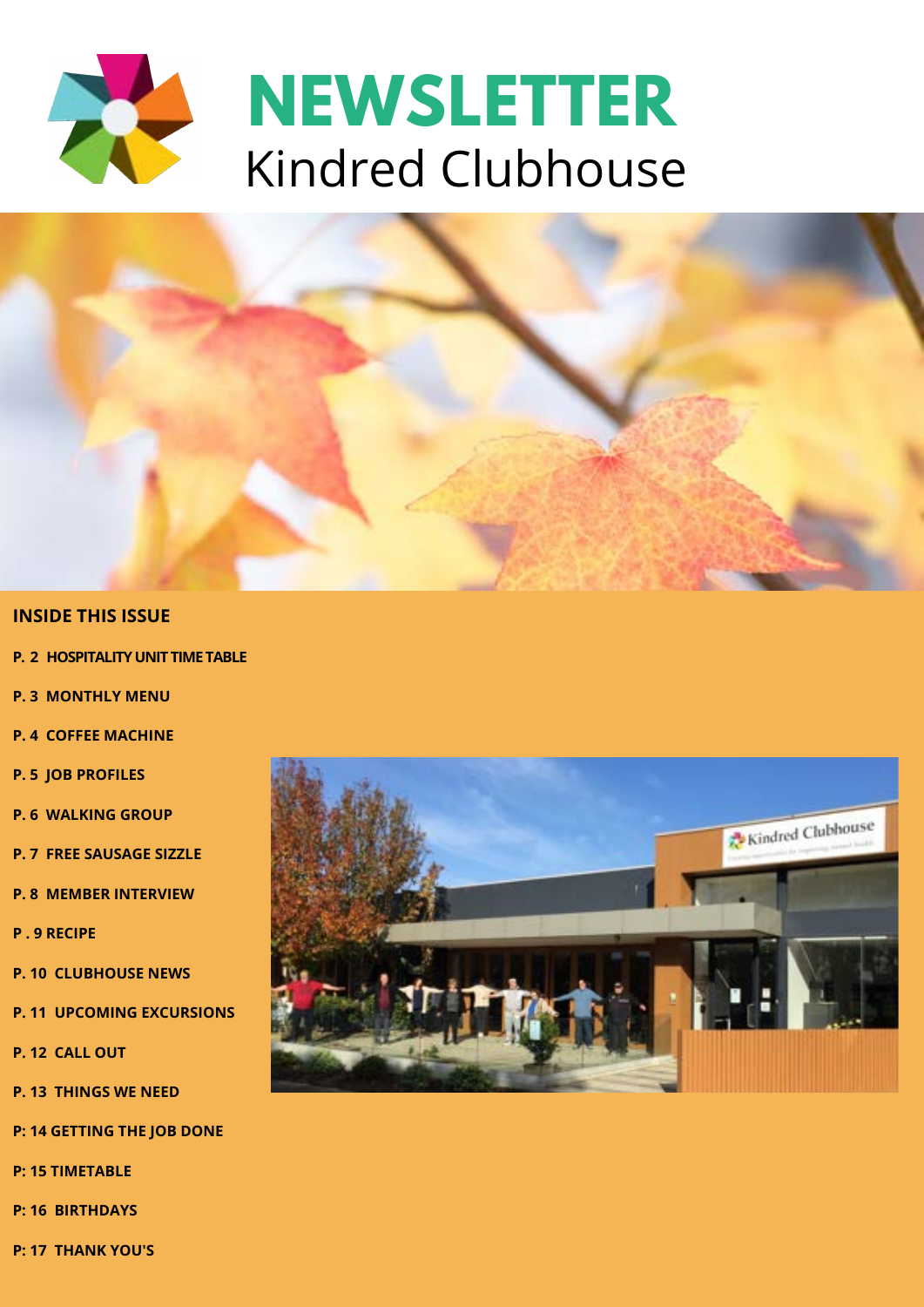# **HOSPITALITY UNIT TIMETABLE**

#### **New Timetable**

We have a brand new hospitality timetable that focuses on health and wellbeing. All are welcome to join in our activities and of course enjoy a meal created by our members. The new activities include:

**Lift it** - focuses on strengthening the major muscle groups in upper body.

**Stretch it** - involves full body stretching to increase flexibility.

**Move it** - is a low impact dance class for fun and fitness.

**Relax it** - focuses on meditation and mindfulness for a healthy mind.

**Bake it** - once a week the team bake something special either sweet or savoury.

**Hear it** - uses singing bowls that promote deep relaxation and mindfulness.

**Colour it** - uses colouring as a form of mindfulness and creativity.

**Art projects** - this time is allocated to the various art projects that are happening at Kindred.

#### **Freezer meals**

Don't like what's on the menu but still want to come for lunch? We have an array of vegetarian and meat options available as an alternative. We also provide take home meal options for when you don't feel like cooking. Just ask Caryl to see what your options are.

As a reminder for new or prospective members, meal prices - \$4.00 each







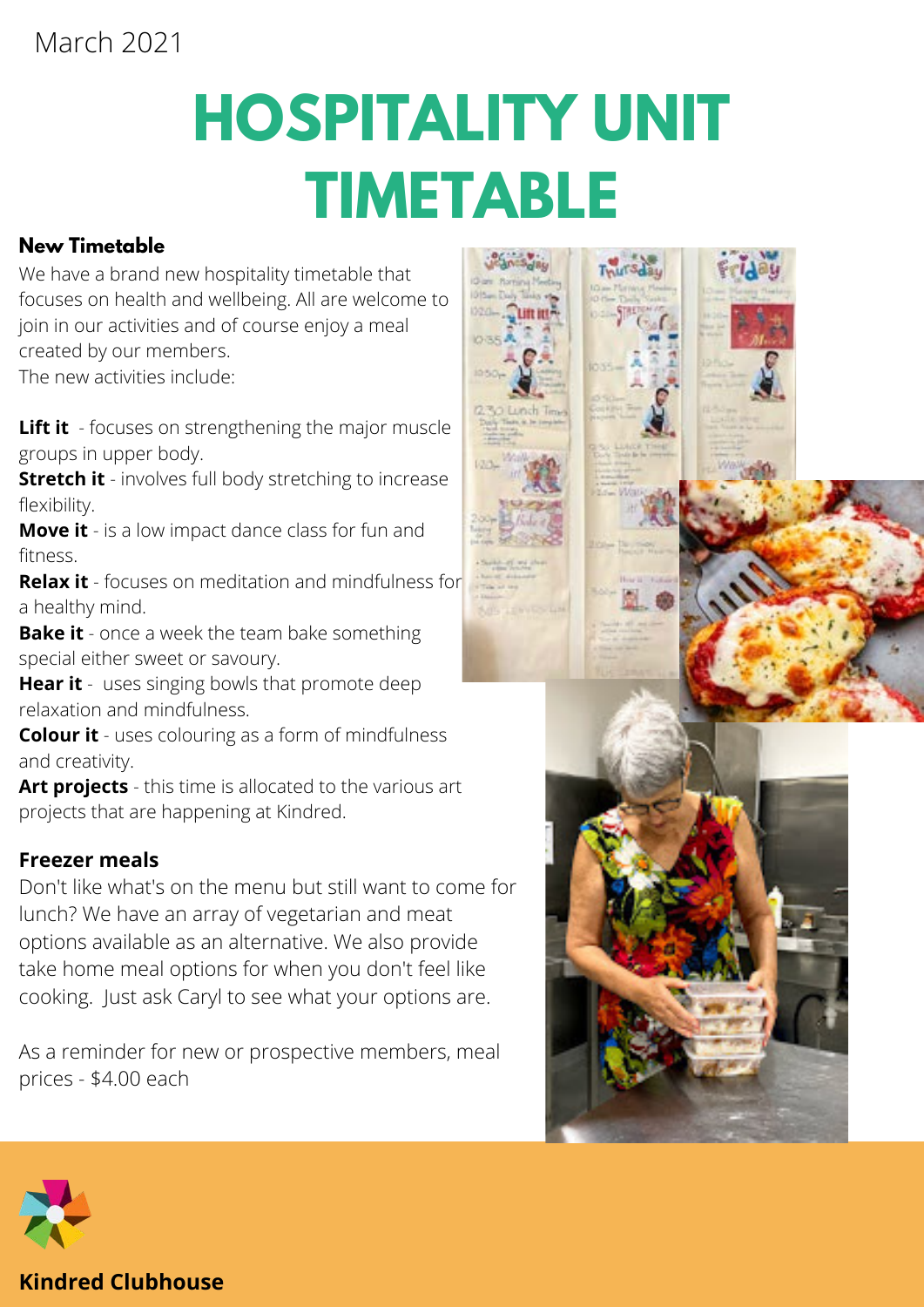# **MONTHLY MENU**



### Menú for March

Wednesday 3rd Chicken Parma Thursday 4th **Butternut and Ricotta Quiche** Friday 5th **Tuna Bake** 



Wednesday 10th Meatballs in Sauce on mashed potato Thursday 11th Cauliflower, chickpea curry Friday 12th Lasagna Saturday 13th Pizza

Wednesday 17th Fish in lemon butter with mash and peas Thursday 18th Shepherds Pie and salad Friday 19th Pumpkin soup with garlic bread Saturday 20th **BBQ** 



Wednesday 24th **Sticky Chicken** Thursday 25th Spinach and Cheese Omlette Friday 26th Sausage and mash Saturday 27th **Fried Rice** 

> Wednesday 31st Cannelloni.





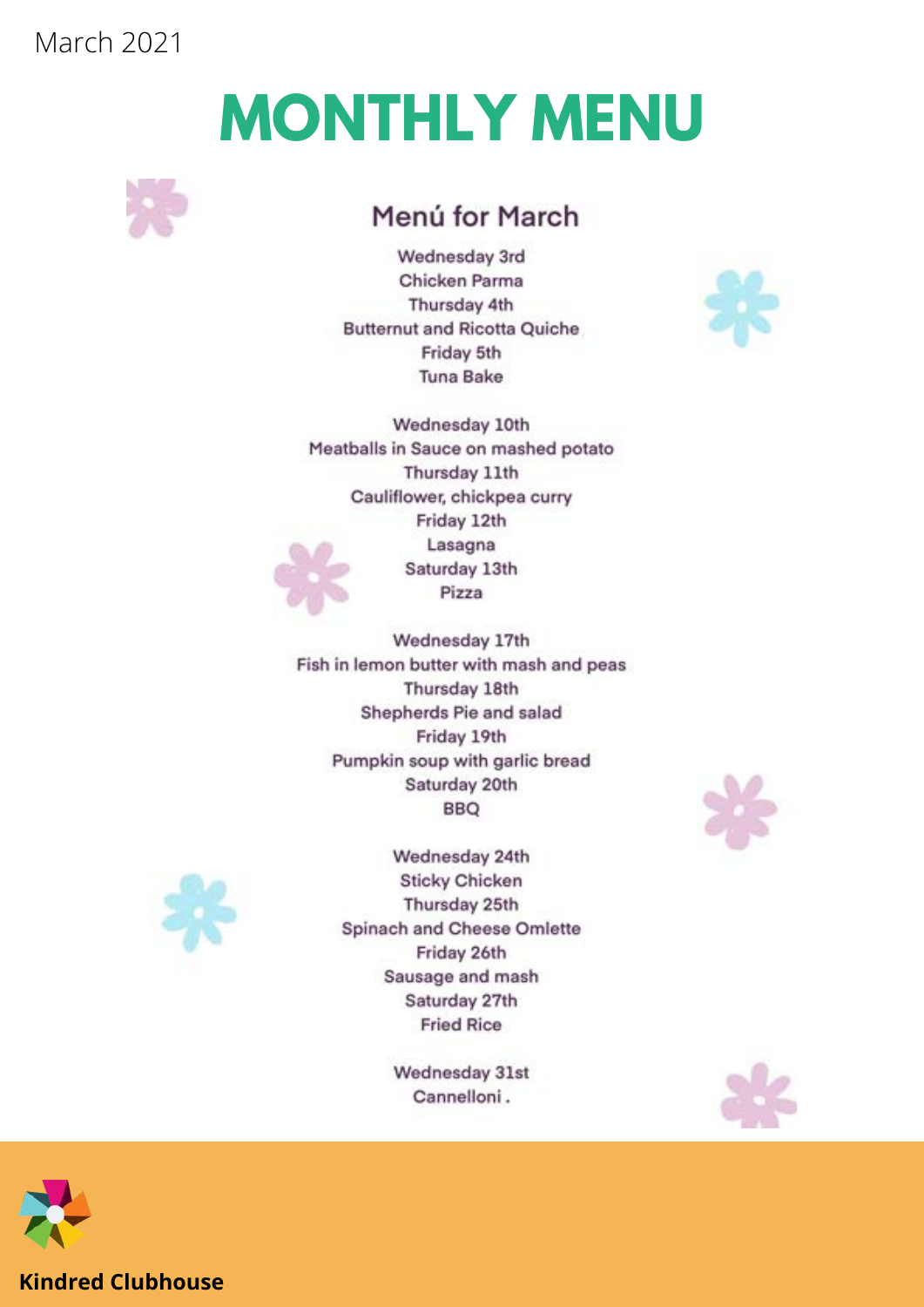# **COFFEE MACHINE**





No more instant coffee for us! Our new coffee machine has been such an amazing addition to Kindred. We have created a manual which goes through making a coffee, step by step, to assist members who are keen to learn the coffee making process.

Members can practise making as many coffees as they like until they feel comfortable with the process. Once deemed independent and competent, members can then apply to receive a license that demonstrates that they can safely and proficiently make coffee.

We have also introduced an 'end of day' checklist, that is located in the coffee area. The checklist will help members maintain the coffee machine ensuring it lives a long life and that there is adequate hygiene to meet health and safety standards.

Sarah is the first member to undergo the coffee making process and while she found it overwhelming in the beginning, she now feels great that she has learnt a new skill and is proud of herself for giving it a go.





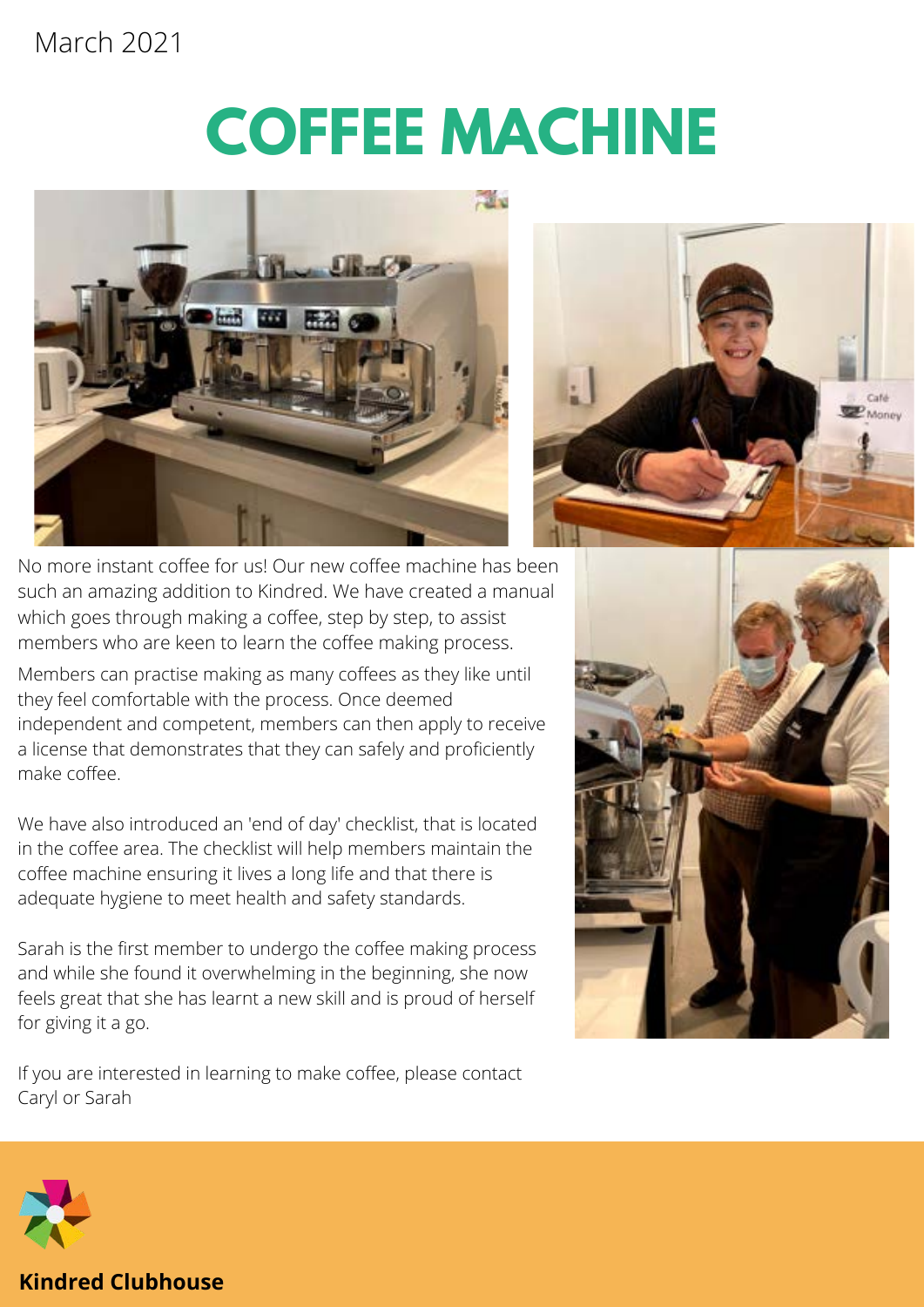# **JOB PROFILES**

The Kindred Clubhouse model supports members in achieving their goals which can include volunteer and paid employment. We are very proud of our members that have chased their dreams.



*Jo has recently started a volunteer role at Racing Hearts Equine Therapy in Moorooduc supporting vulnerable school children (year 5-6) on the Mornington Peninsula to help them build their confidence and interaction with horses.*

*Paul's had a volunteer role at Vinnies for the past three years testing electrical equipment, and store maintenance. Paul loves his responsibilities and we love that he works so close to Kindred that he can pop in for a coffee on his lunch break.*





*Sarah has recently started a volunteer role at the RSPCA op shop in Frankston. Sarah is learning lots of new things and loving her new position. As an avid op shopper, Sarah has to try to limit her purchases as she now comes across some great bargains!*

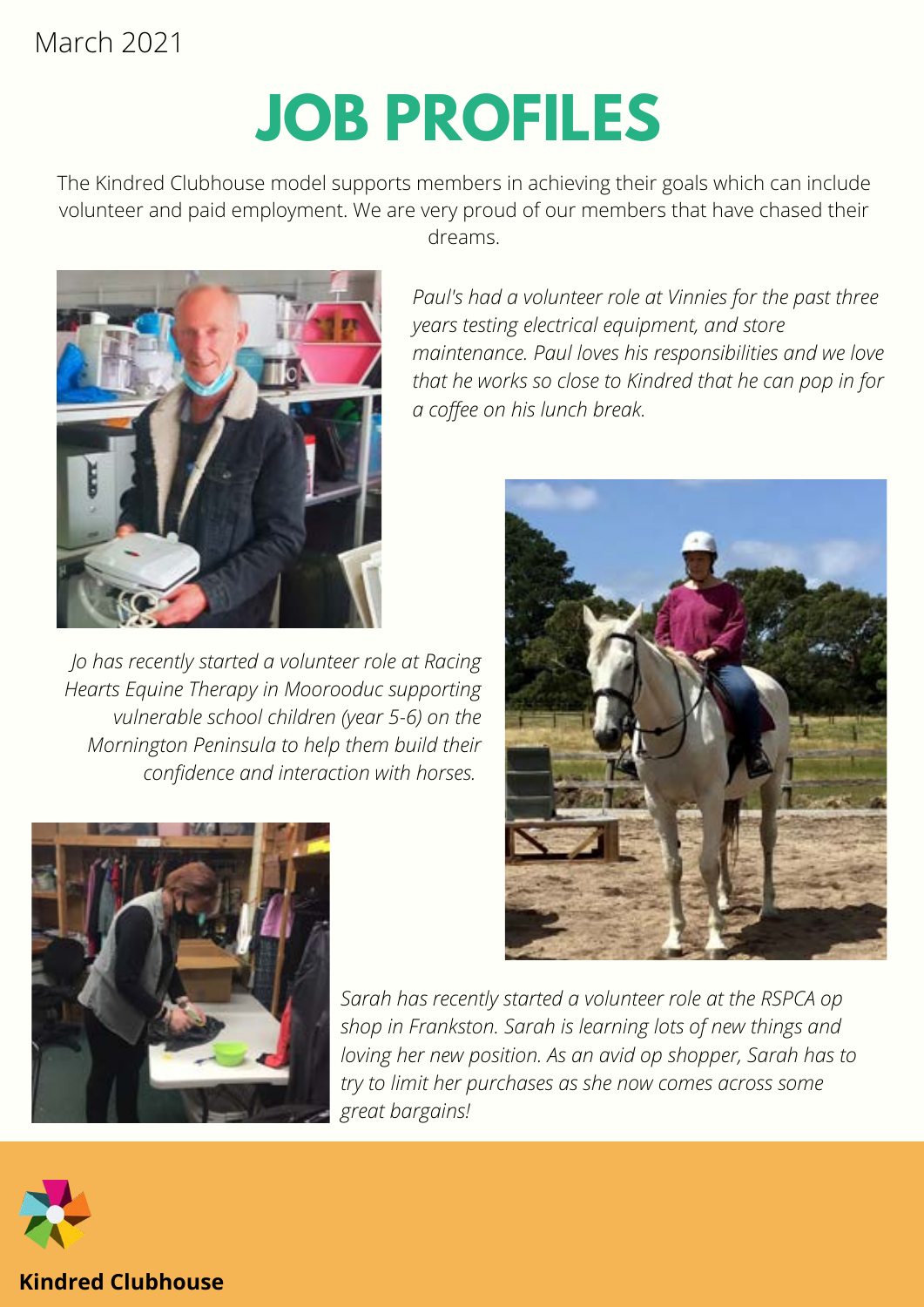# **WALKING GROUP**



Cranbourne Botanical Gardens

At 1.20pm on Wednesday, Thursday and Fridays we get together and go for walk. We think it's important to get outside to connect with nature and of course get our bodies moving. Our group has been a big hit with members and they have thoroughly enjoyed themselves with their testimonials speaking for themselves...

"I like going for the walk because it gets me out and about and I like walking around the water." - Nick

"Nice fresh air to breathe. I wear a fitbit and I try to get my steps up and it is good for mental health." - Sarah

"Good to chat with people as you are walking; to see all the trees and perspective is different from being inside." - Matt

"I enjoy going for a walk as I love the company and I like sharing stories with Sonia, the Monash student" - Greg

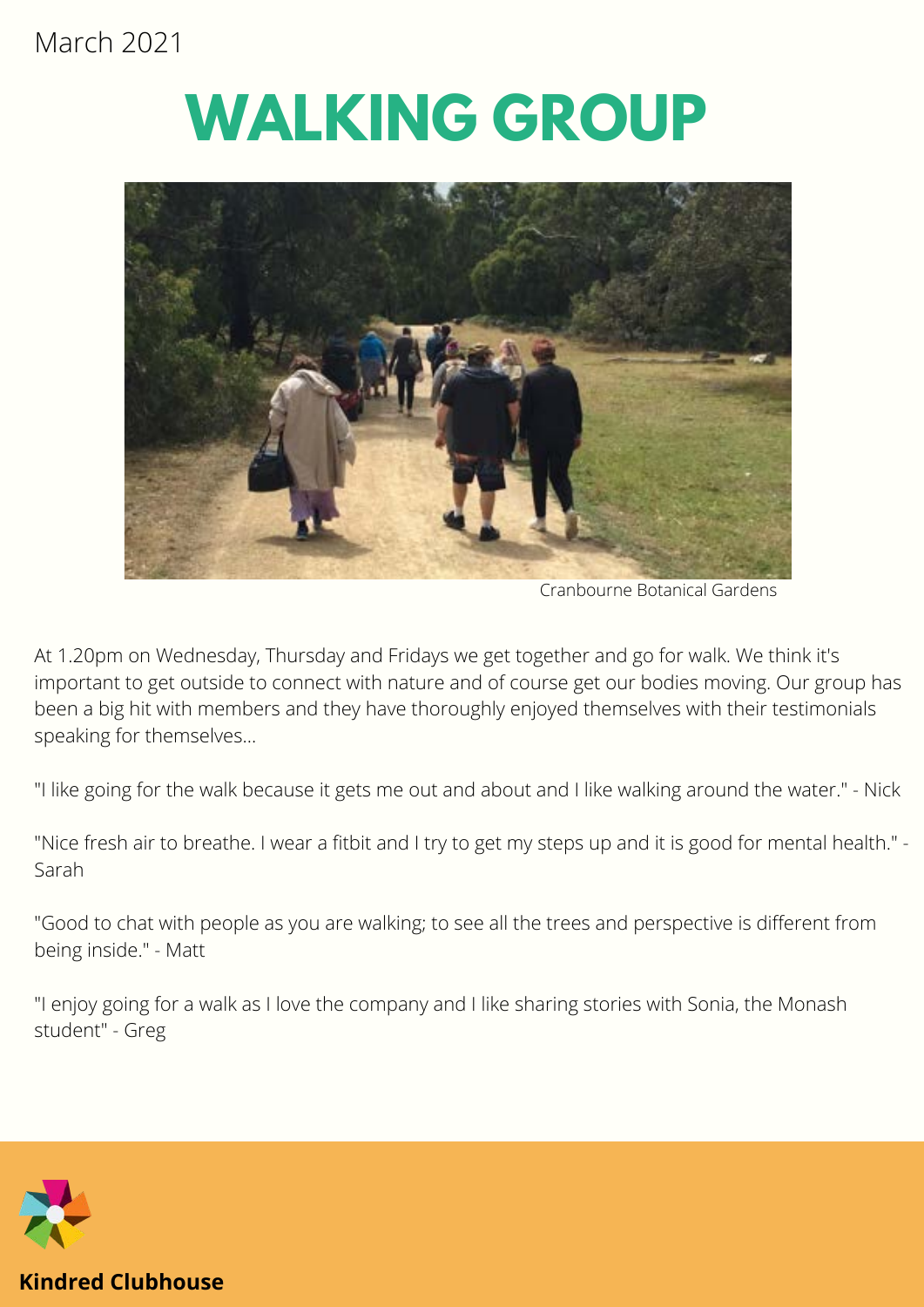# **FREE SAUSAGE SIZZLE**

On Saturday Feb 20th we hosted a free sausage sizzle at Kindred for people living in the Hastings area. The plan had been to let more people know about our Clubhouse and to attract them into coming along and visiting us. We had hoped we would be able to attract some new members to join the Clubhouse the turnout on the day was fairly quiet, so Caryl and Sarah decided to take to the streets of Hastings and they handed out flyers for the event.



They also used their powers of persuasion to encourage people to come along. Using this tactic, we started to see more people starting to arrive for their free sausage. Those who came and visited us, were given a tour of the building and were also told about our Clubhouse program. They were then given their complimentary sausage in the bread (with onions).

People visiting us on the day included Lisa Dixon (our local Morington Councillor for Cerberus) and also a member of the Blue Ribbon Foundation Board (which raises money for Peninsula Health).

We need to say a big thank you to Mary, Paul, Wayne, Sarah, Jeff, Lisa Caryl, Karen, Greg and Matt for all their help on the day and also for helping to clean up afterwards. We hope to do some more of these promotional events at Kindred in the future.



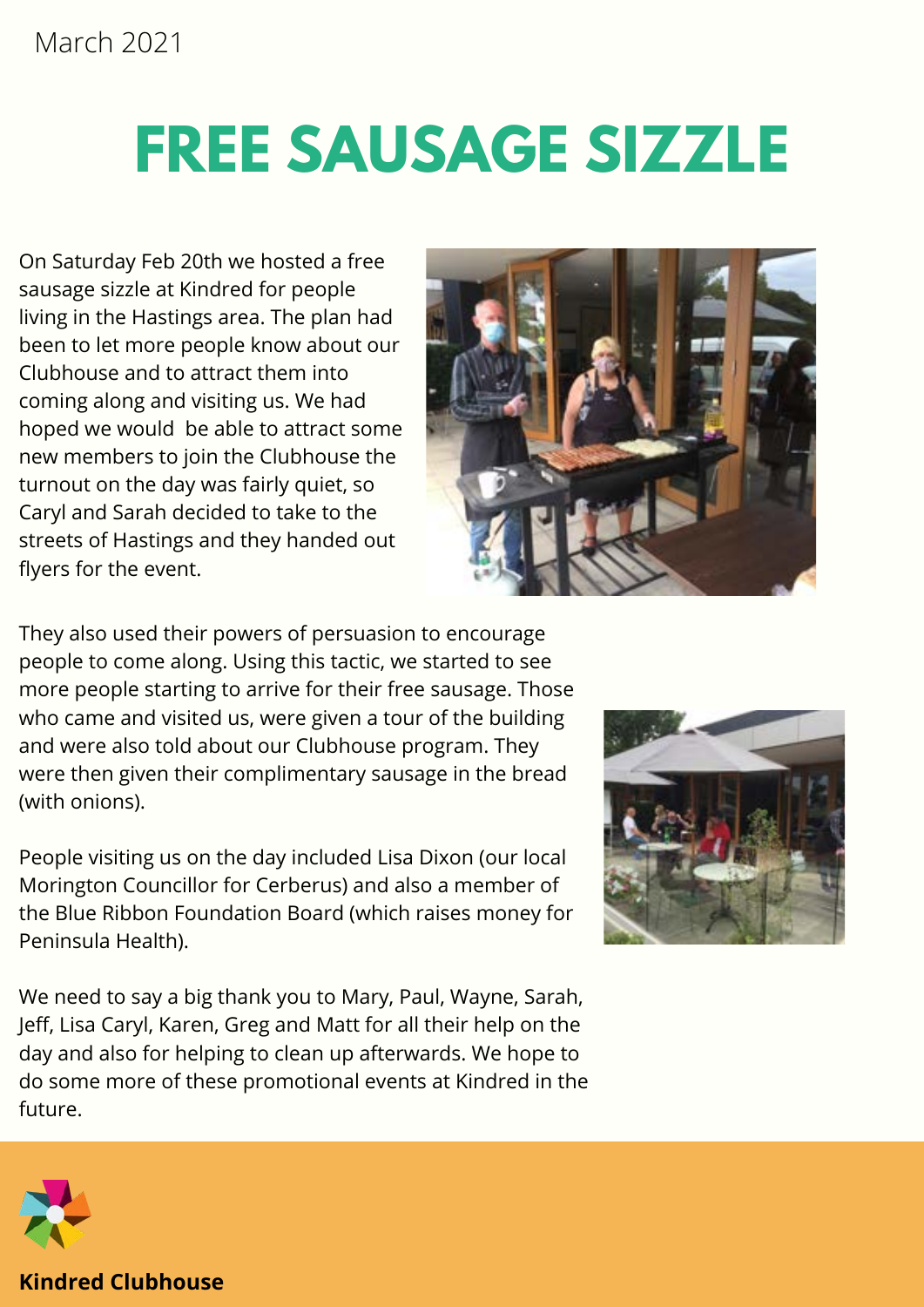# **INTERVIEW: Greg**

We sat down with Greg, one of our newest members to ask him a few questions...

#### **What is your favorite activity?**

"Driving my car because it keeps me aware and I can get to places like Kindred Clubhouse."

#### **What do you like most about coming to Kindred?**

I like the people at the Clubhouse. The participants are friendly and the staff are kind to me and the position of the Clubhouse is fantastic, close to shops, the park and Westernport Bay. For example, when I went for a walk over to the park I saw the foreshore with the mangroves."



*Introducing our new member, Greg*

#### **What's your most favorite place in the world?**

"There's no place like home. It's like being at home at the Clubhouse."

#### **What's your favorite animal?**

 any other and led through example like when she jumped over the 5 foot gate. She tried once then we got together and achieved it together." "When I was a little boy, daddy brought home a dog. Her name was Susan. She was unlike

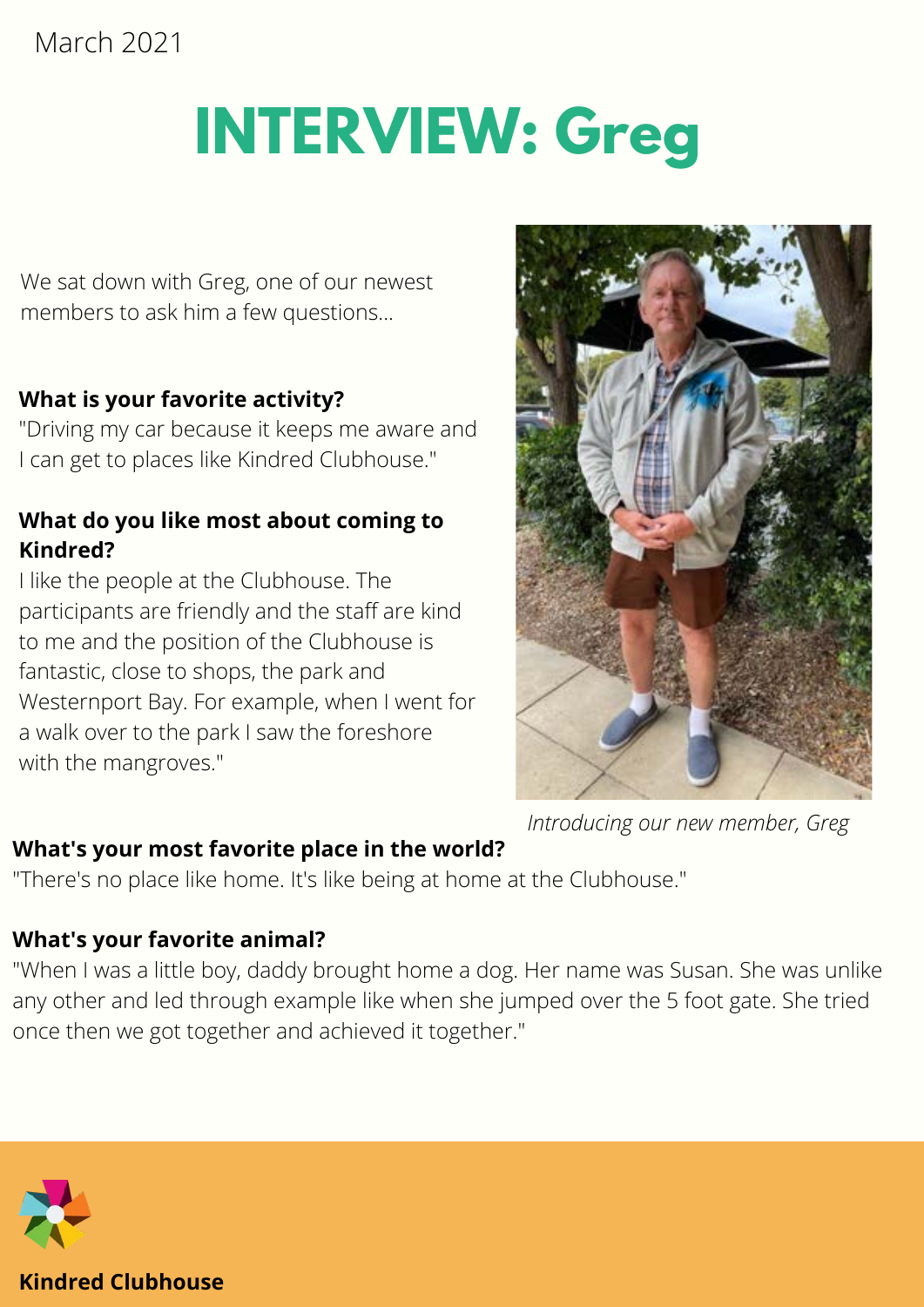# **RECIPE**

# **Baked Fish with Lemon Cream Sauce**

#### **Ingredients Cups Metric**

- ▢4 x 150- 180g / 5 6 oz fish fillets , about 1.5cm /
- 1/2" thick, skinless and boneless
- ▢50g / 4 tbsp unsalted butter
- ▢1/4 cup cream, heavy / thickened
- $\Box$ 1 2 garlic cloves, minced
- ▢1 tbsp Dijon mustard
- $\Box$ 1 1/2 tbsp lemon juice
- ▢Salt & pepper
- $\Box$ 1 1/2 tbsp finely chopped schallots, white part only
- ▢Fresh parsley and lemon slices , to serve

#### **Instructions**

- Preheat oven to 200°C / 390°F (all oven types).
- Place fish in a baking dish ensure the fish isn't crammed in too snugly.
- Sprinkle both sides of fish with salt and pepper.
- Place butter, cream, garlic, mustard, lemon juice, salt and pepper in a microwave proof jug or bowl.
- Microwave in 2 x 30 sec bursts, stirring in between, until melted and smooth. Sprinkle fish with shallots, then pour over sauce.
- Bake for 10 12 minutes, or until fish is just cooked. Remove from oven and transfer fish to serving plates. Spoon over sauce, and garnish with parsley and lemon wedges if using.



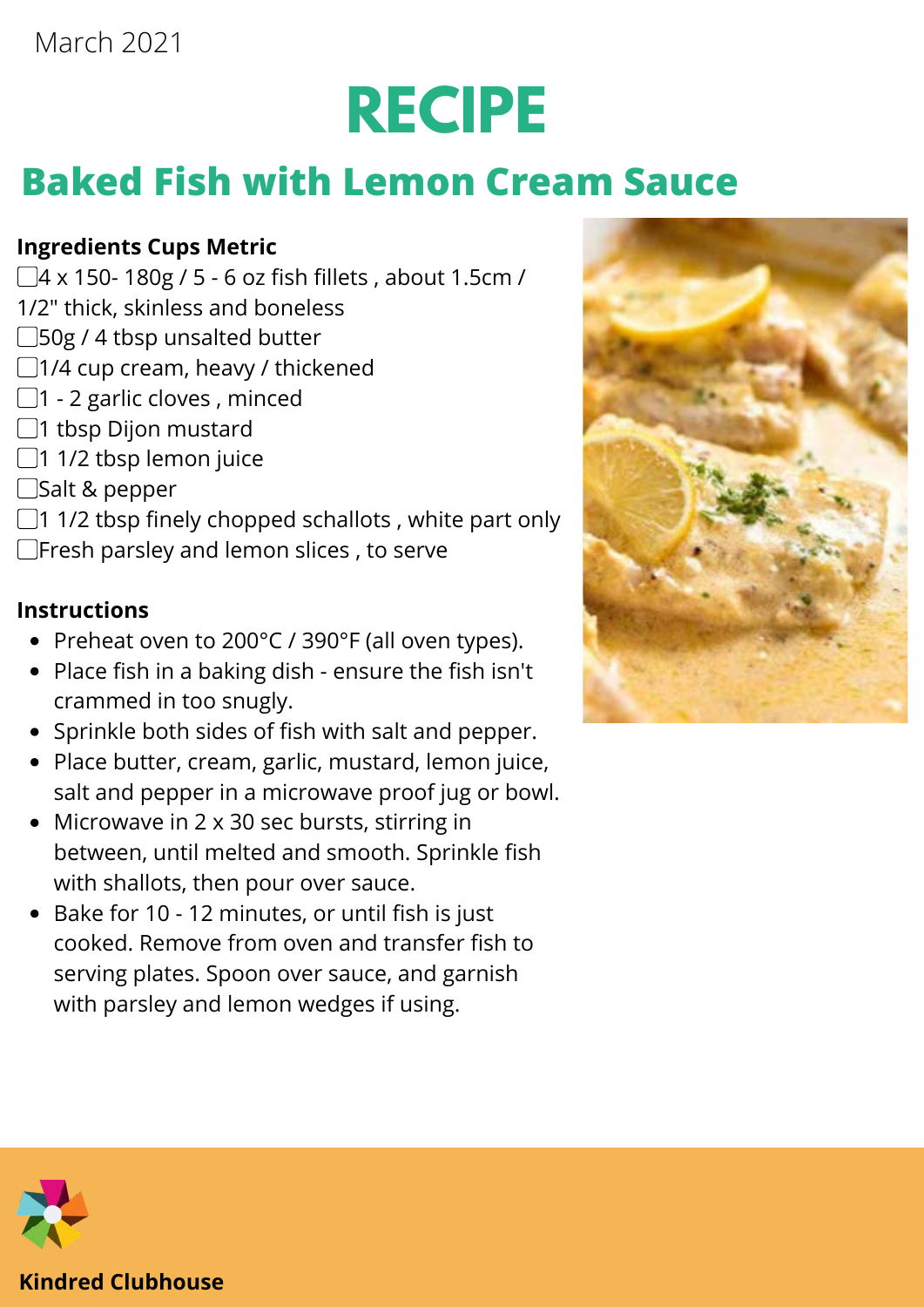# **CLUBHOUSE NEWS** March 2021

#### **Lock down Recap**

The snap lock down this month didn't stop us from getting together via Zoom and having some fun! Caryl entertained us with a quiz she created and it was lovely to see everyone's smiling faces even if it was virtually.



#### **Monash OT students last day**

Sadly, Sonia and Megan are finishing up their time with us. They have absolutely loved spending the last 7 weeks with us and being a part of the Kindred community. Their last day is Thursday 11th March and they would love to see as many Kindred members as they can for lunch so they can say goodbye.



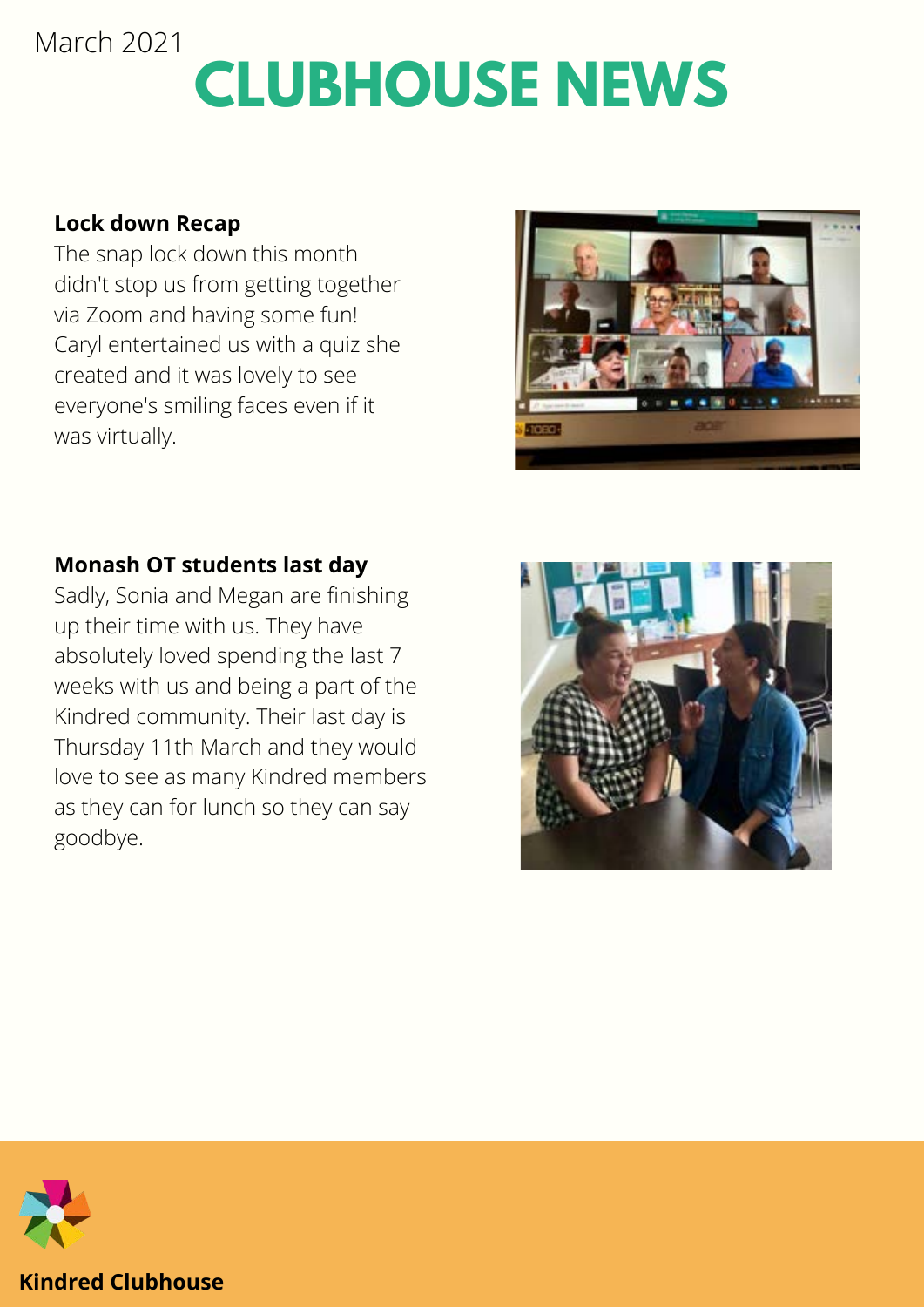# **UPCOMING EXCURSIONS & EVENTS**



### **Emu Plains Market**

When: 17 April 2021 Where: 54 Coolart Rd, Balnarring VIC 3926 Cost: \$4 for lunch

Please contact Caryl for further information

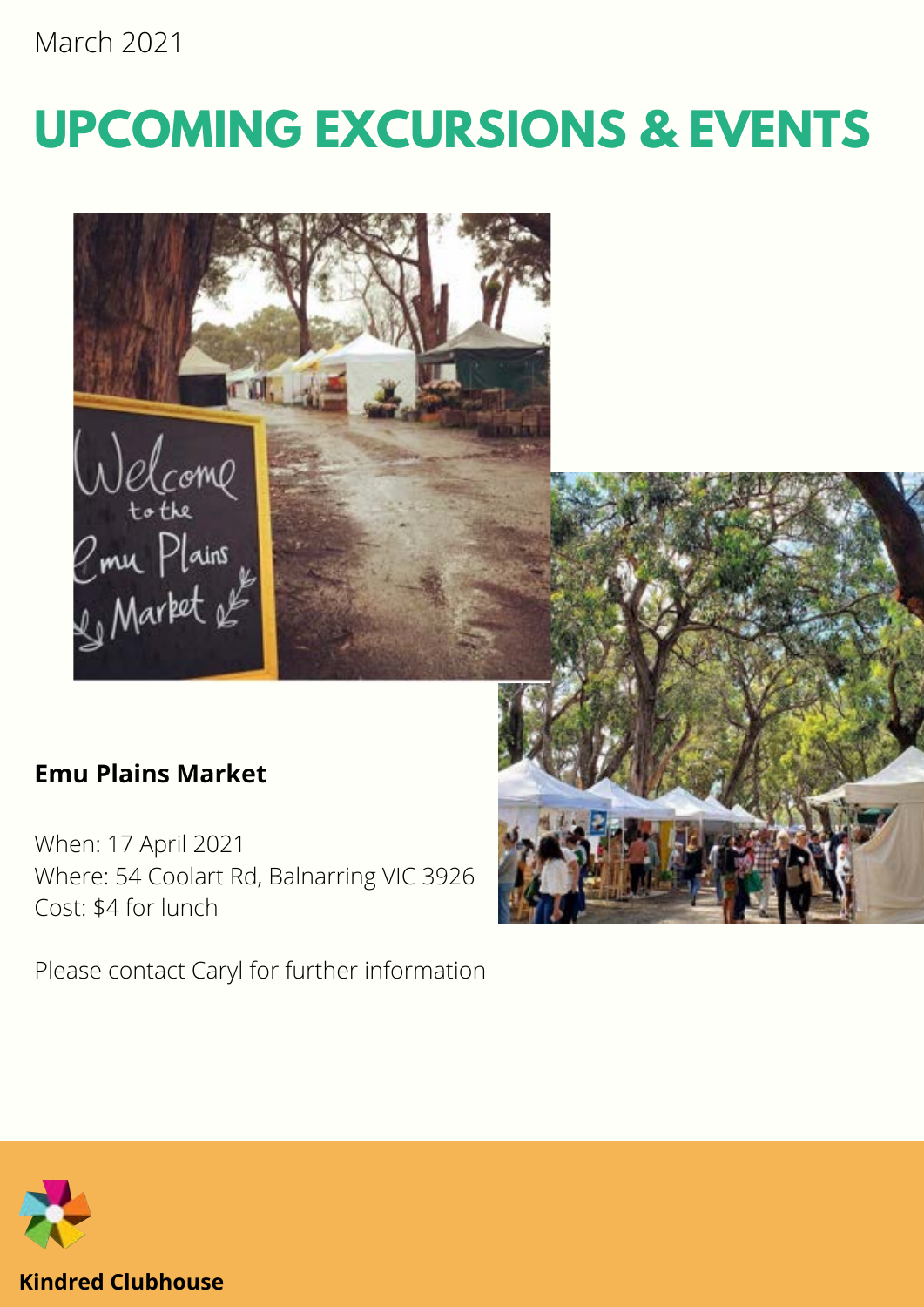

# Have you been thinking about coming down to Kindred for a visit?

Come down and see us! We would love to meet you and as a thank you for visiting, your first lunch at Kindred is free!



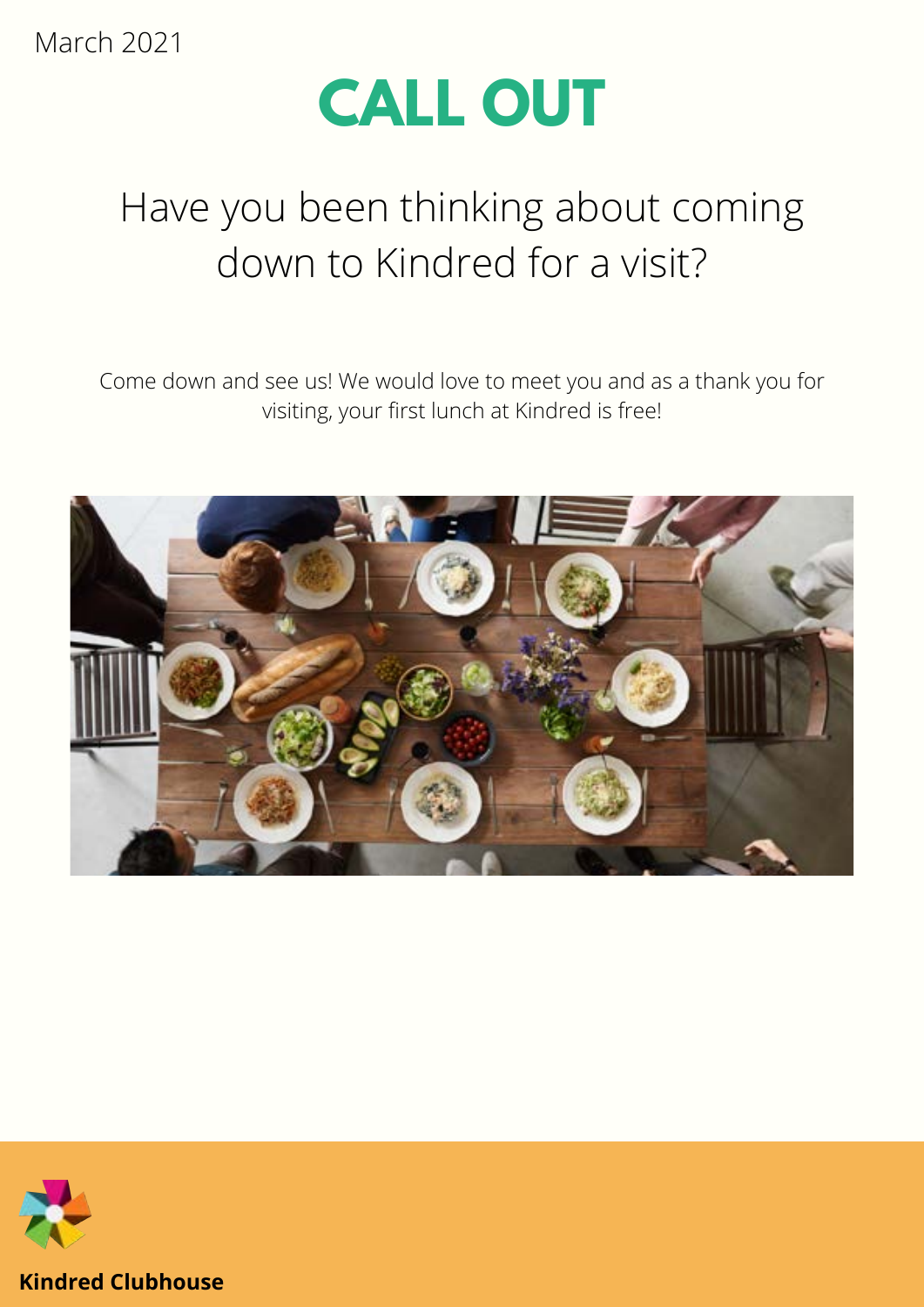# **THINGS WE NEED**

### **Coffee Beans**

Now that we are using our coffee machine we are using a lot of beans which can be expensive. We would be very grateful for any donations of unopened coffee beans.

### **Hand weights**

Now that we have launched our hospitality unit timetable with some great activities focused on health and wellness, we need some weights to replace the canned food we are using! If you have any hand weights lying around we would love to take them off your hands.

### **Stretch bands**

As part of our health and wellbeing activities we are also doing some light strtching exercises and would appreciate any resistance bands



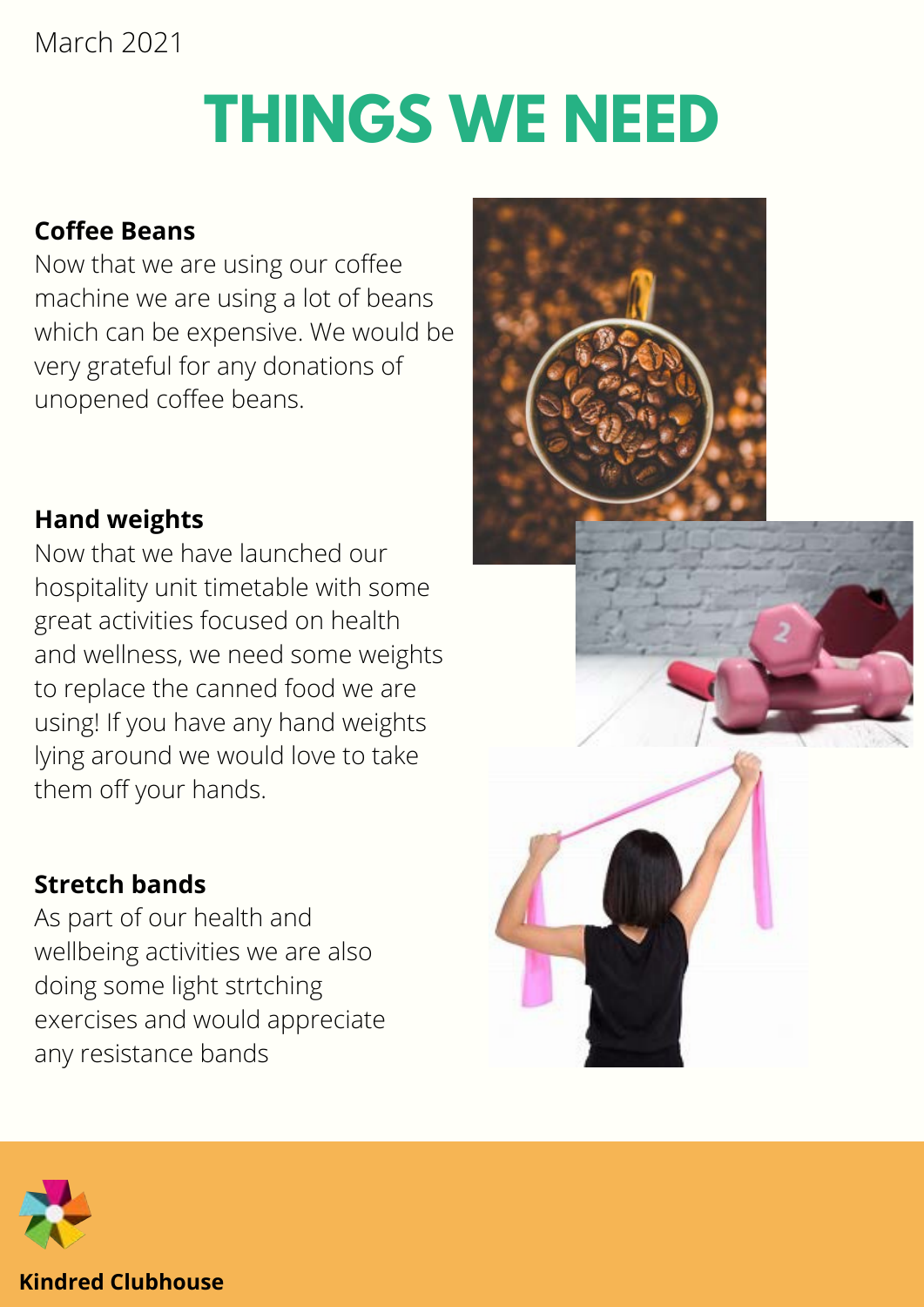# **GETTING THE JOBS DONE**

## **We love how all our members work together to look after our clubhouse!!**

*Greg working hard tidying the patio*





*Sarah taking out the bins*



*Our resident guitarist, Garry, entertaining us.*



*Jason displaying his vacuuming skills*

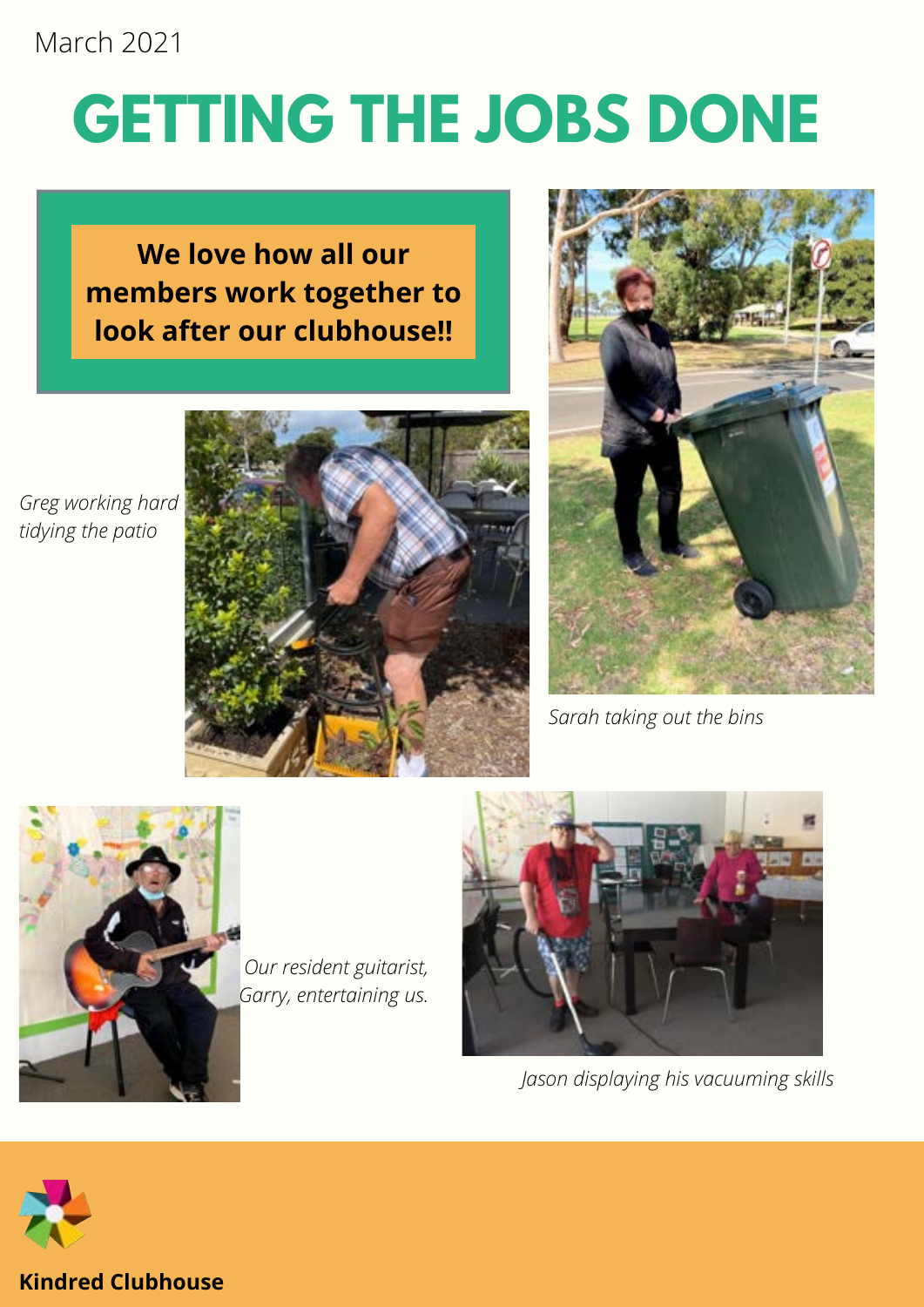# **TIMETABLE**

| Sun           | Mon    | Tue    | Wed                                       | Thurs                                            | Frid                                   | Sat                              |
|---------------|--------|--------|-------------------------------------------|--------------------------------------------------|----------------------------------------|----------------------------------|
|               |        |        |                                           |                                                  |                                        |                                  |
| <b>Closed</b> | Closed | Closed | 9am Open<br>Bus picks up                  | 9am Open<br>Bus picks up                         | 9am Open<br>Bus picks up               | 10am<br>Open                     |
|               |        |        | from Ebdale St,<br>Frankston              | from Ebdale St,<br>Frankston                     | from Ebdale St,<br>Frankston           | 10.30am<br>Bus picks<br>up from  |
|               |        |        | 10.00 am<br>Morning<br>Meeting            | 10.00am<br>Morning<br>Meeting                    | 10.00am<br>Morning<br>Meeting          | Ebdale<br>St,<br>Frankston       |
|               |        |        | 10.15am<br>Unit Meeting                   | 10.15am<br>Unit Meeting                          | 10.15am<br>Unit Meeting                | <b>Social</b><br><b>Saturday</b> |
|               |        |        | 11am<br>Orientation new                   | 10.30am Basic<br>Computer Skills<br>- Admin Unit | Work in Units                          | Lunch<br>12pm                    |
|               |        |        | members<br>12.30pm Lunch                  | 12.30pm Lunch                                    | 12.30pm Lunch                          | 2pm Bus<br>leaves to<br>drop off |
|               |        |        | 1pm Clean up                              | 1pm Clean up                                     | 1pm Clean up                           | at<br>Frankston                  |
|               |        |        | 1.15pm Walk<br>(weather<br>permitting)    | 1.15pm Walk<br>(weather<br>permitting)           | 1.15pm Walk<br>(weather<br>permitting) | <b>Close</b><br>3pm              |
|               |        |        | 2pm to 3pm<br>Newsletter<br>working group | 2pm<br>Decision<br>making<br>meeting             | 2pm<br>Projects                        |                                  |
|               |        |        | 4pm Bus leaves<br>for Frankston           | 4pm Bus leaves<br>for Frankston                  | 4pm Bus leaves<br>for Frankston        |                                  |
|               |        |        | <b>Spm Close</b>                          | 5pm Close                                        | 5pm Close                              |                                  |

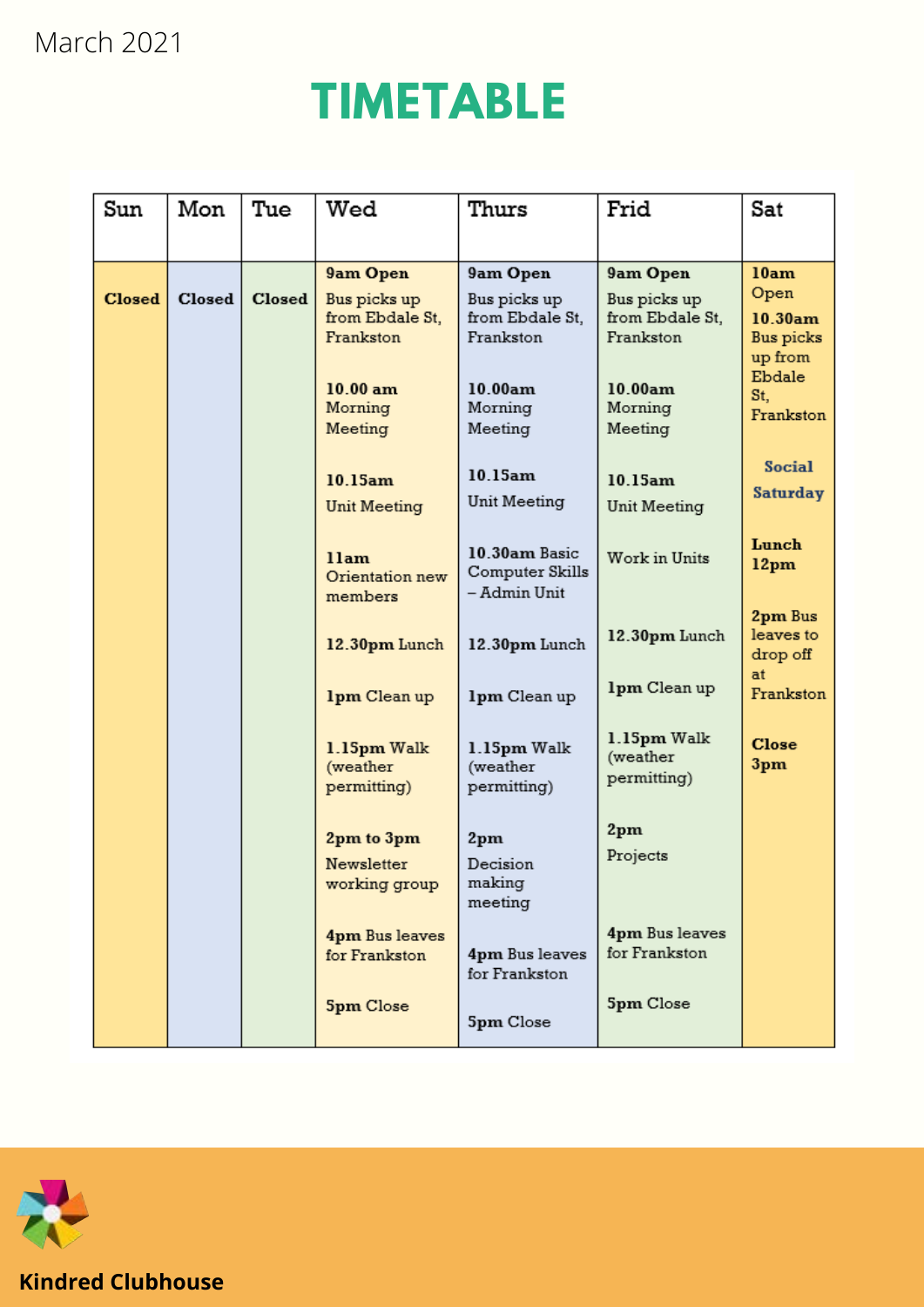# **BIRTHDAYS**

Happy belated birthday to Greg who celebrated on the14th of February.



*Just don't count your years, make your years count." -George Meredith*